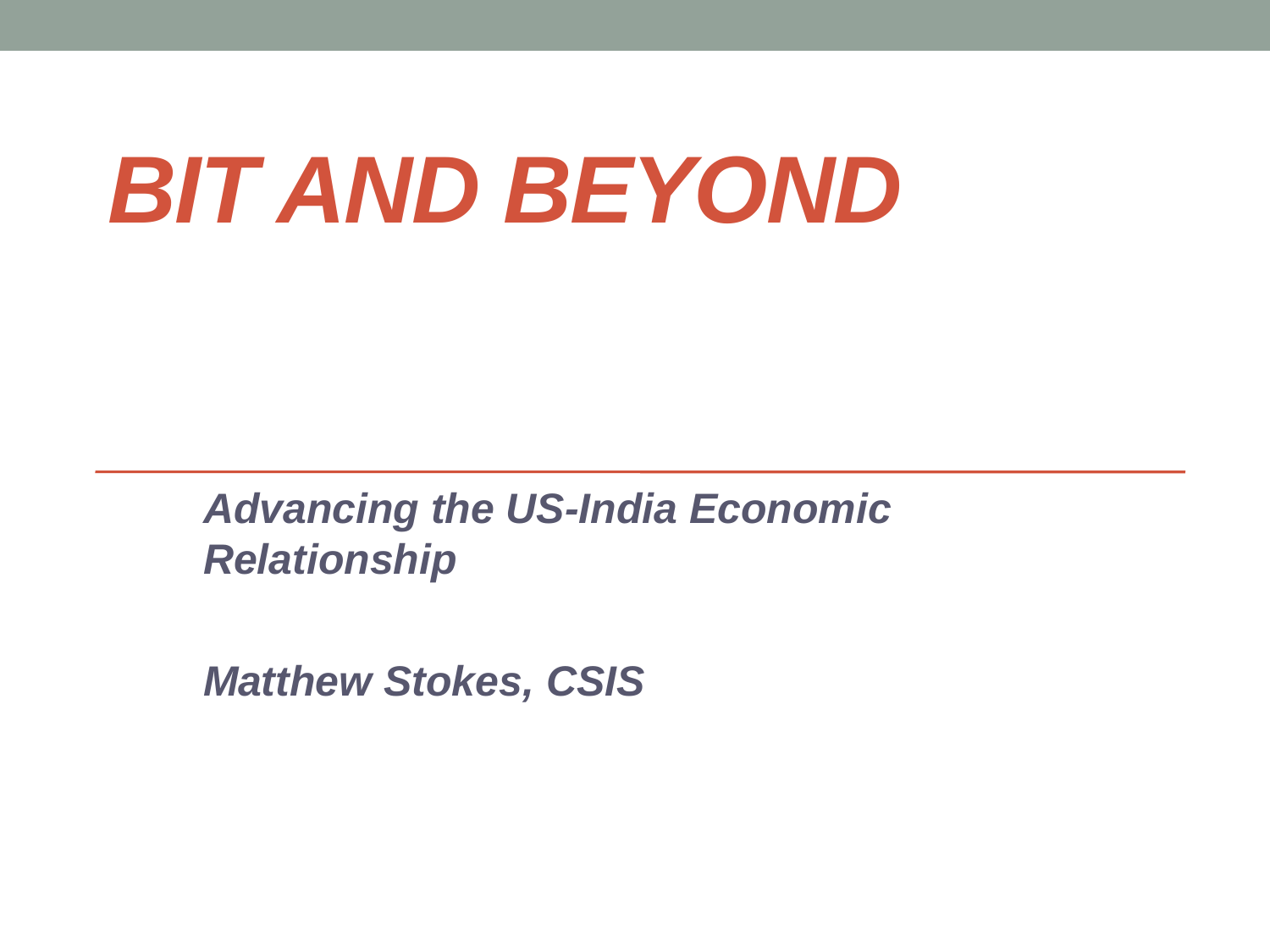#### Has the U.S.-India Bilateral Relationship Been "Oversold"?

- Washington mood on the relationship is up and down currently down
- U.S. and India: Shared Values… and Differences
- Politics is a messy business everywhere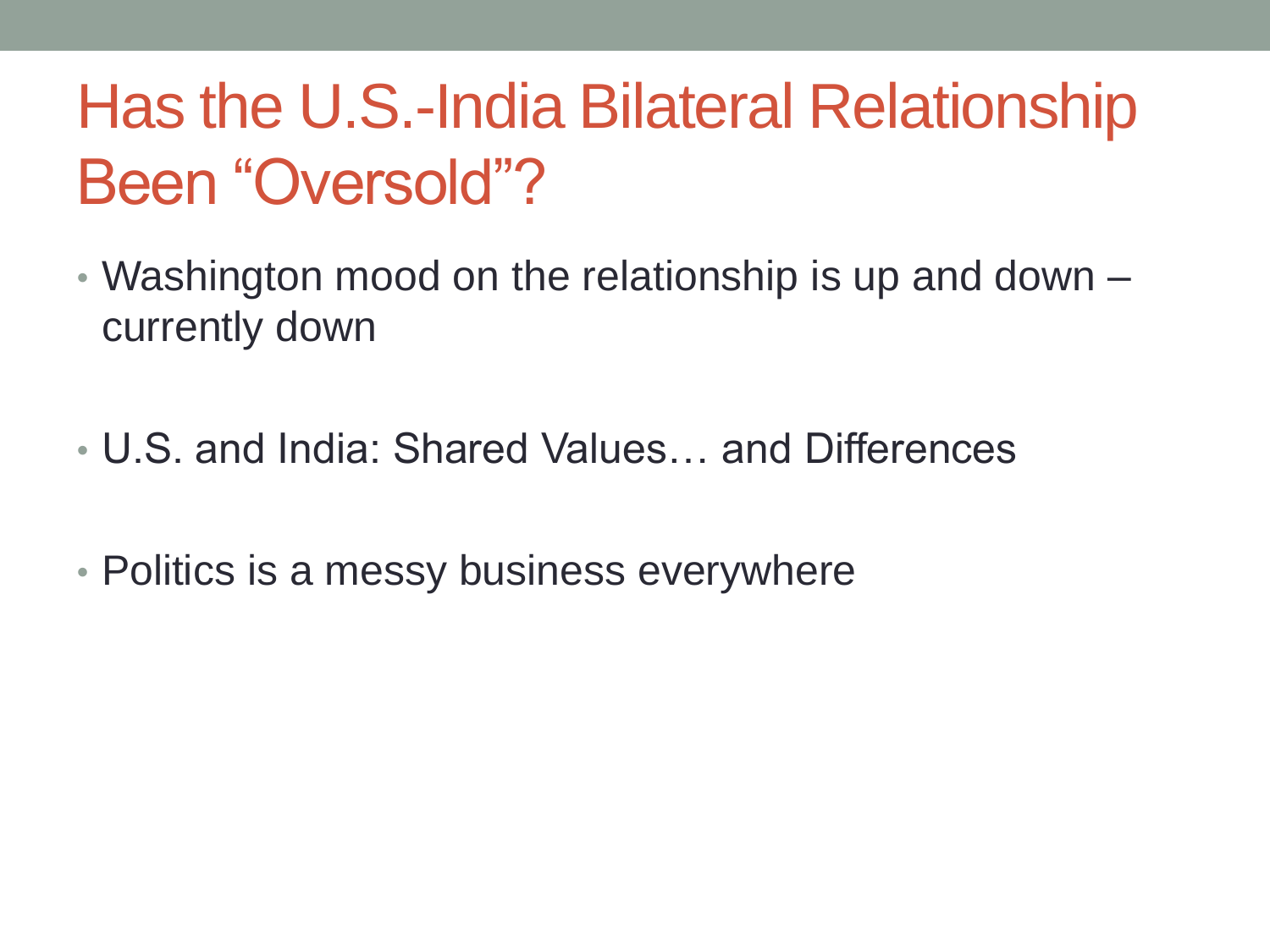# U.S. Starting Point

- Bush: A "Strategic bet" on India
- Obama: Economic issues growing role in foreign affairs
	- Bureaucracy catching up
- Business interests champion the relationship
- Strong support for India on the Hill for now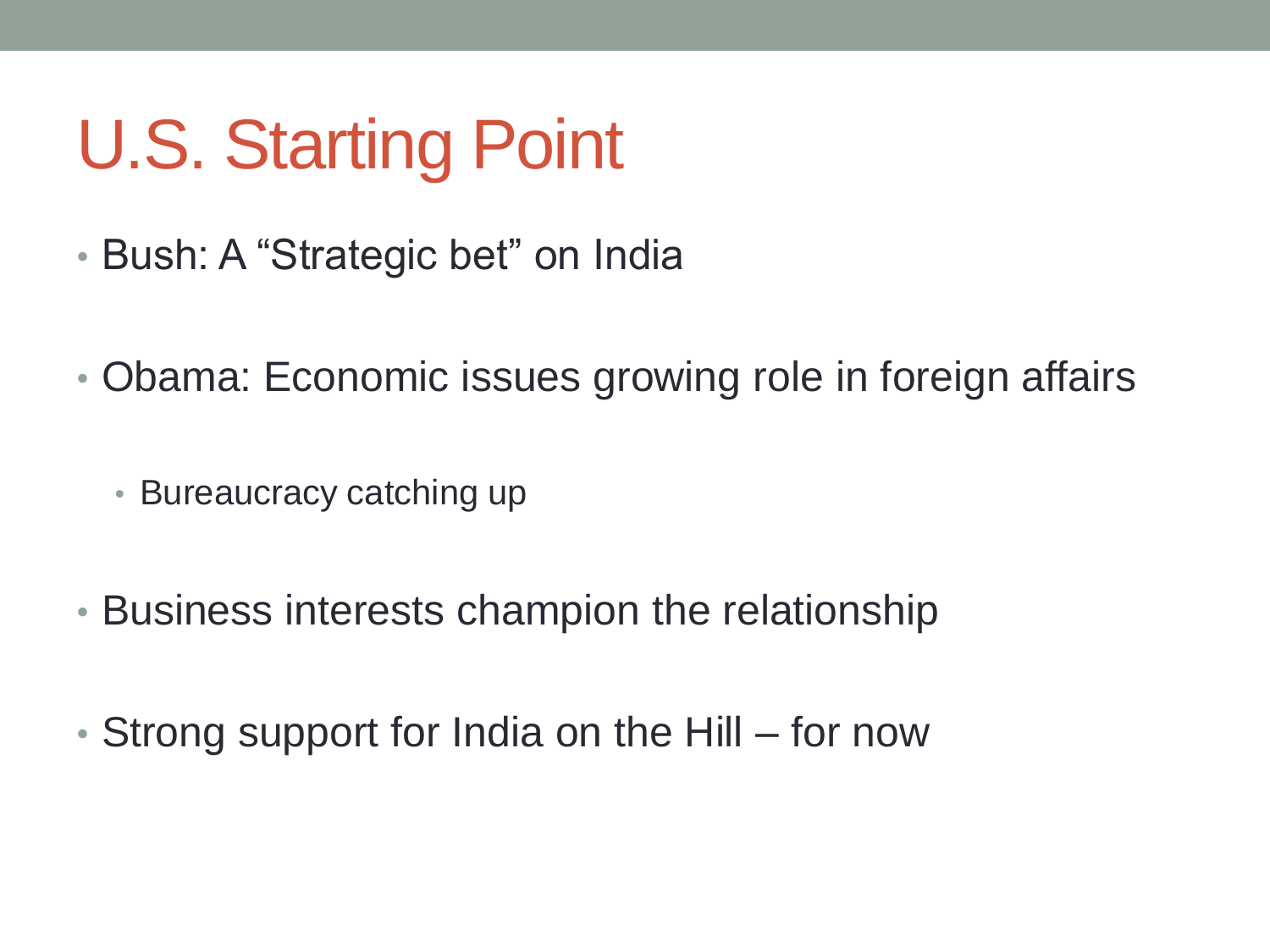#### India FDI Inflow to Declining since 2008

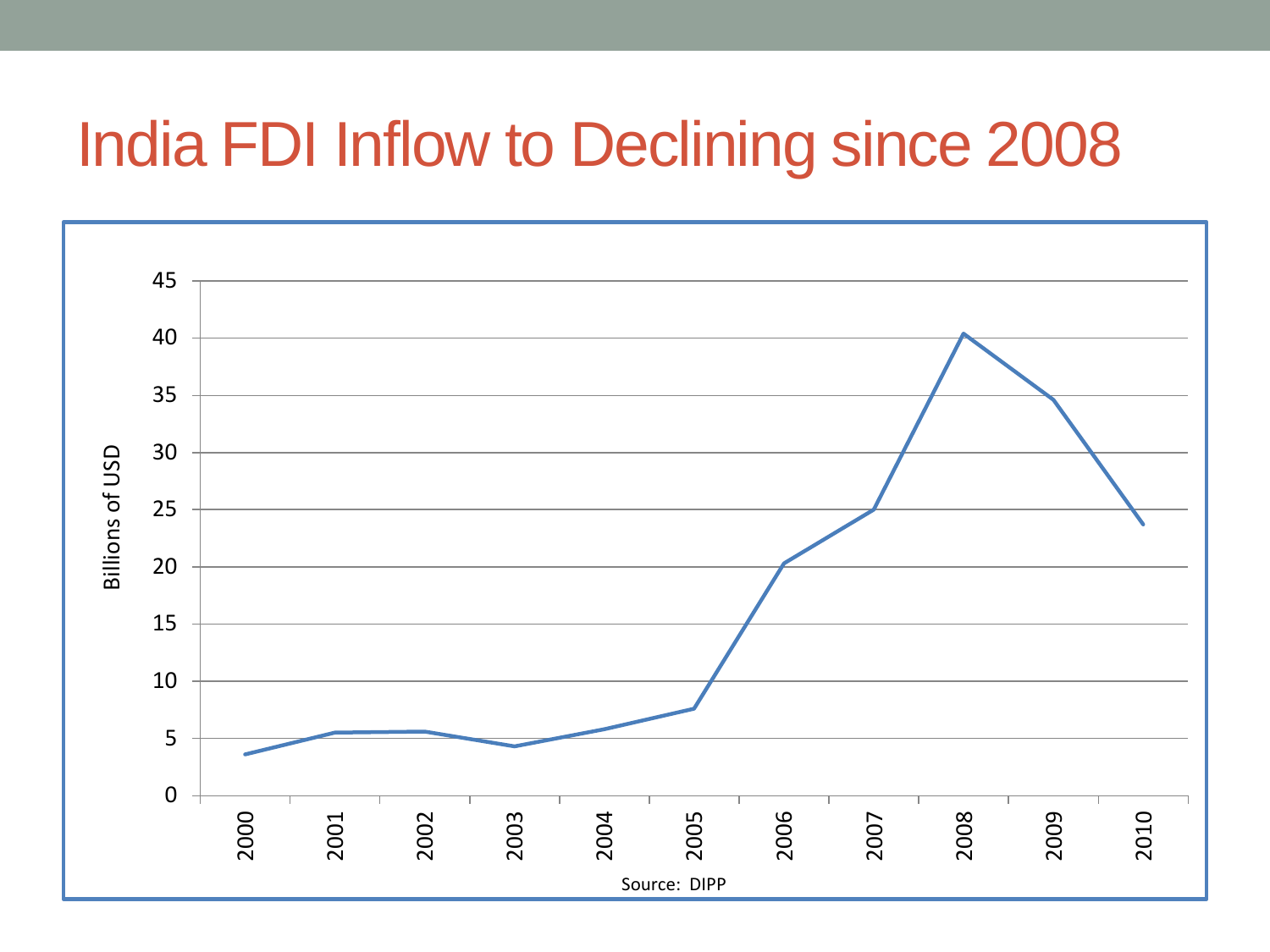#### US -India Bilateral Trade Volume is Increasing

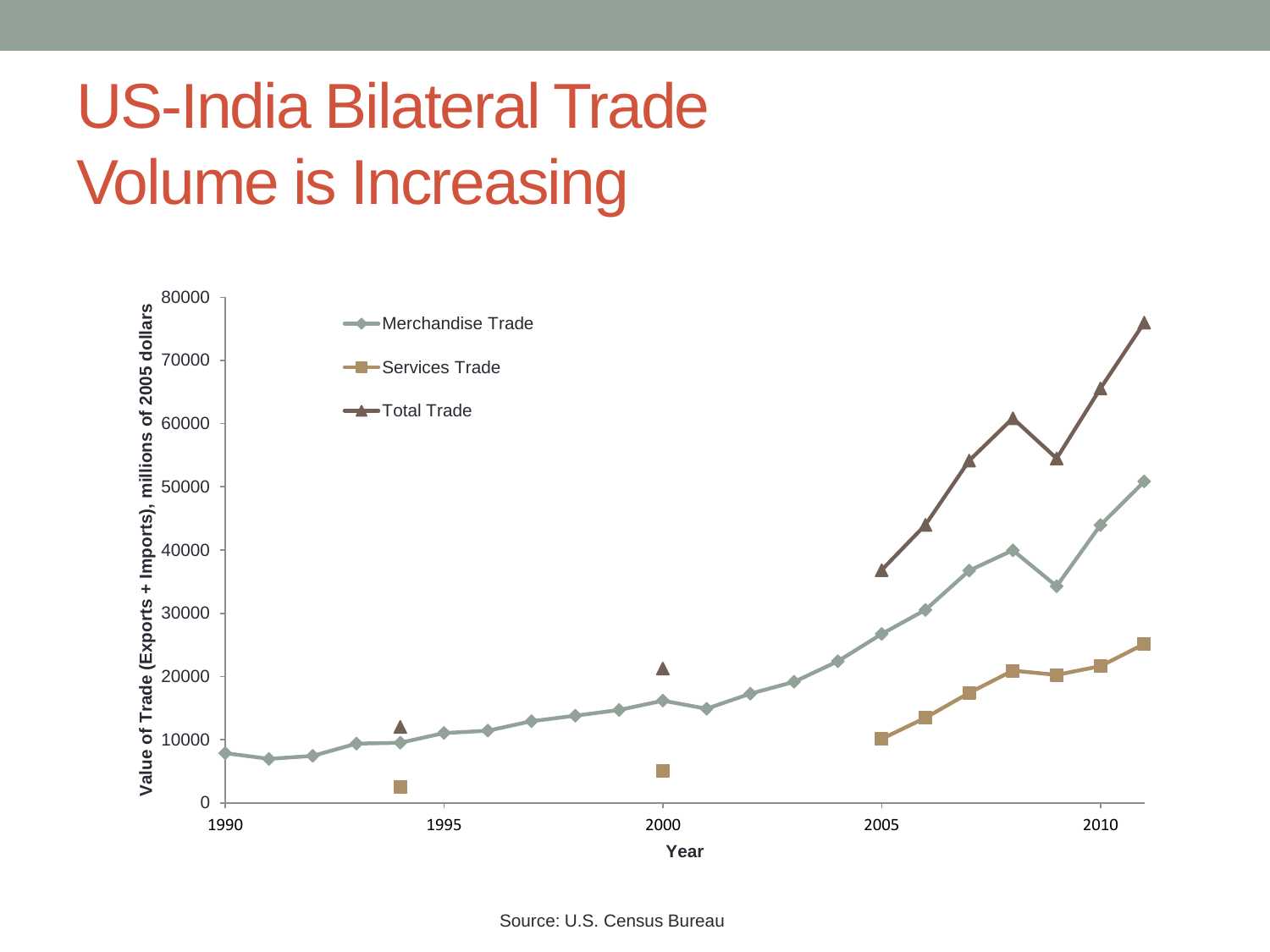#### U.S. Share of Indian Foreign Trade is Declining

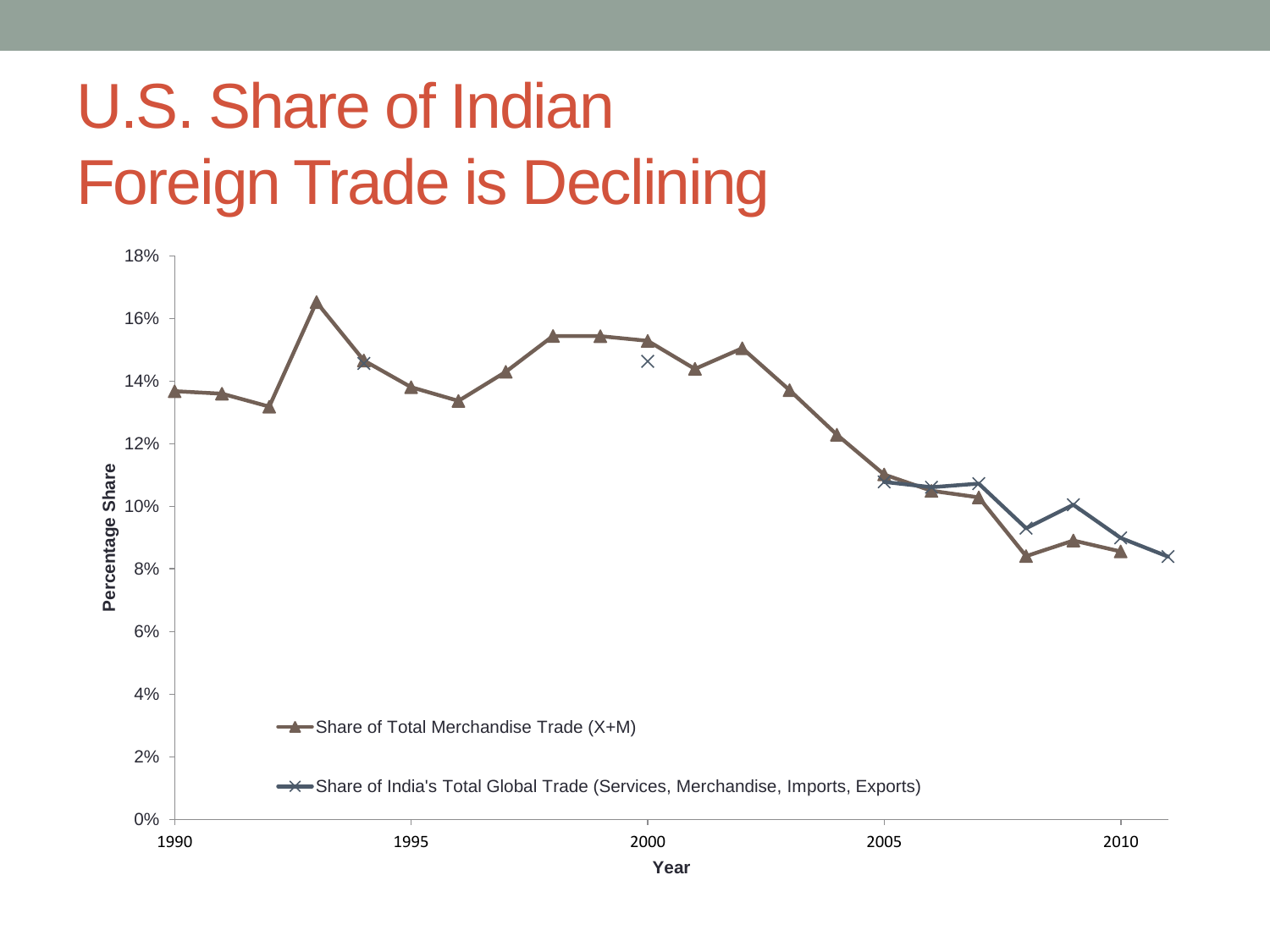#### US Share of FDI in India Growing



Source: CSIS calculation using IMF and U.S. Bureau of Economic Analysis data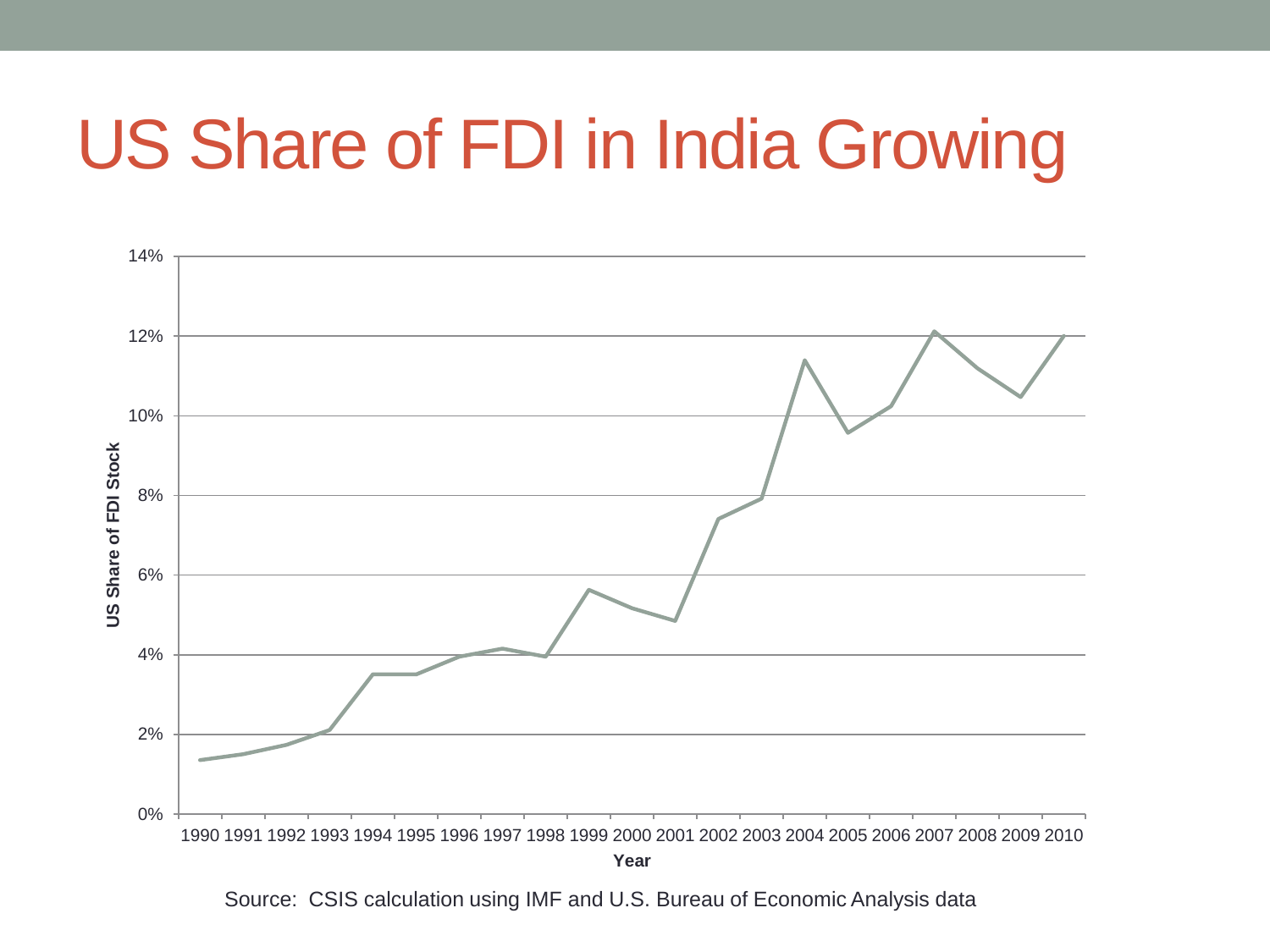#### Indian Share of US FDI Small but Growing Quickly



Source: U.S. Bureau of Economic Analysis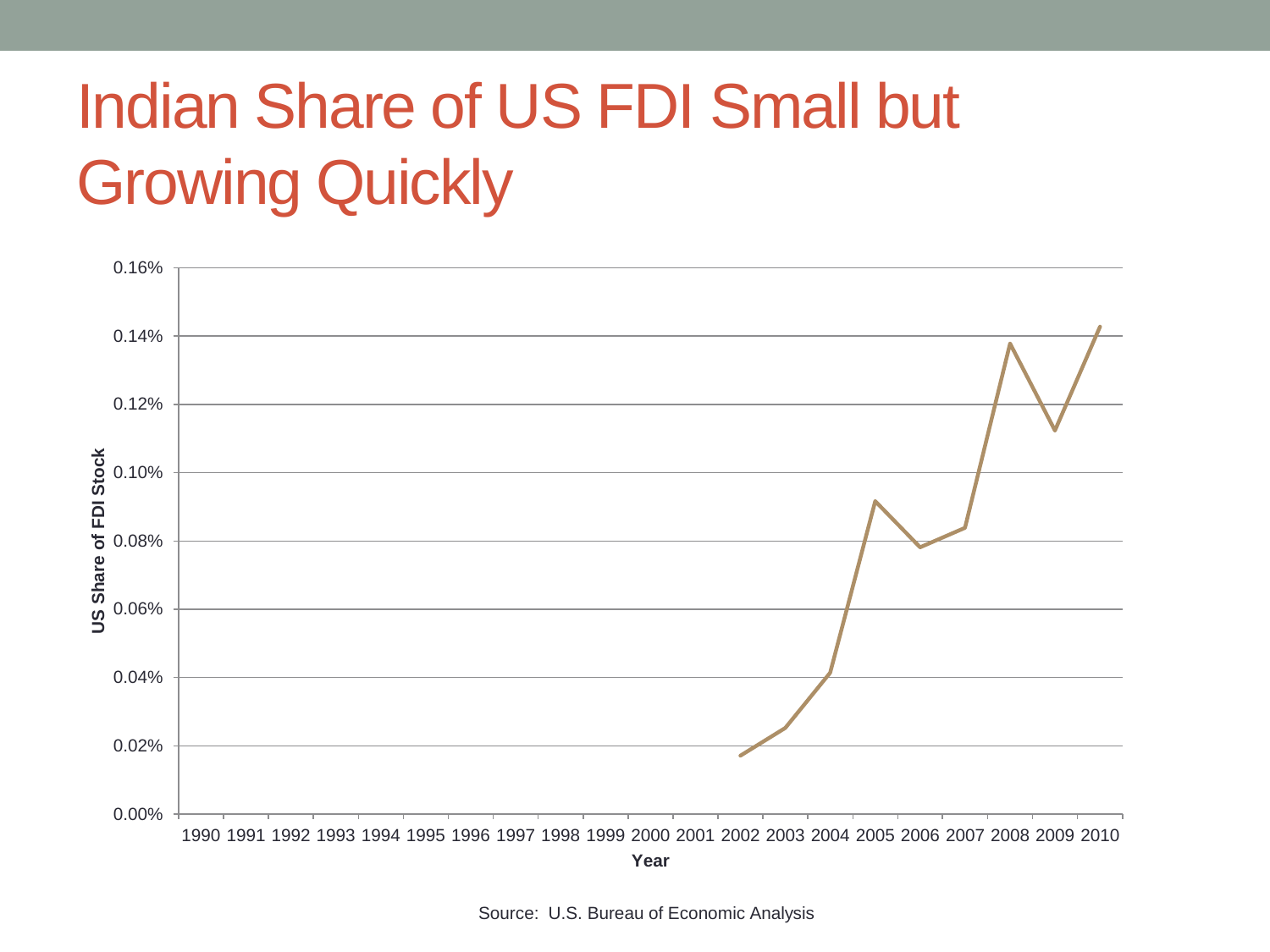# Why a BIT?

- India:
	- Attract FDI
	- Signal interest in economic reforms
- U.S.:
	- Avoid being "left behind"
	- Signal importance of values
- Both: A joint project to reclaim the positive trajectory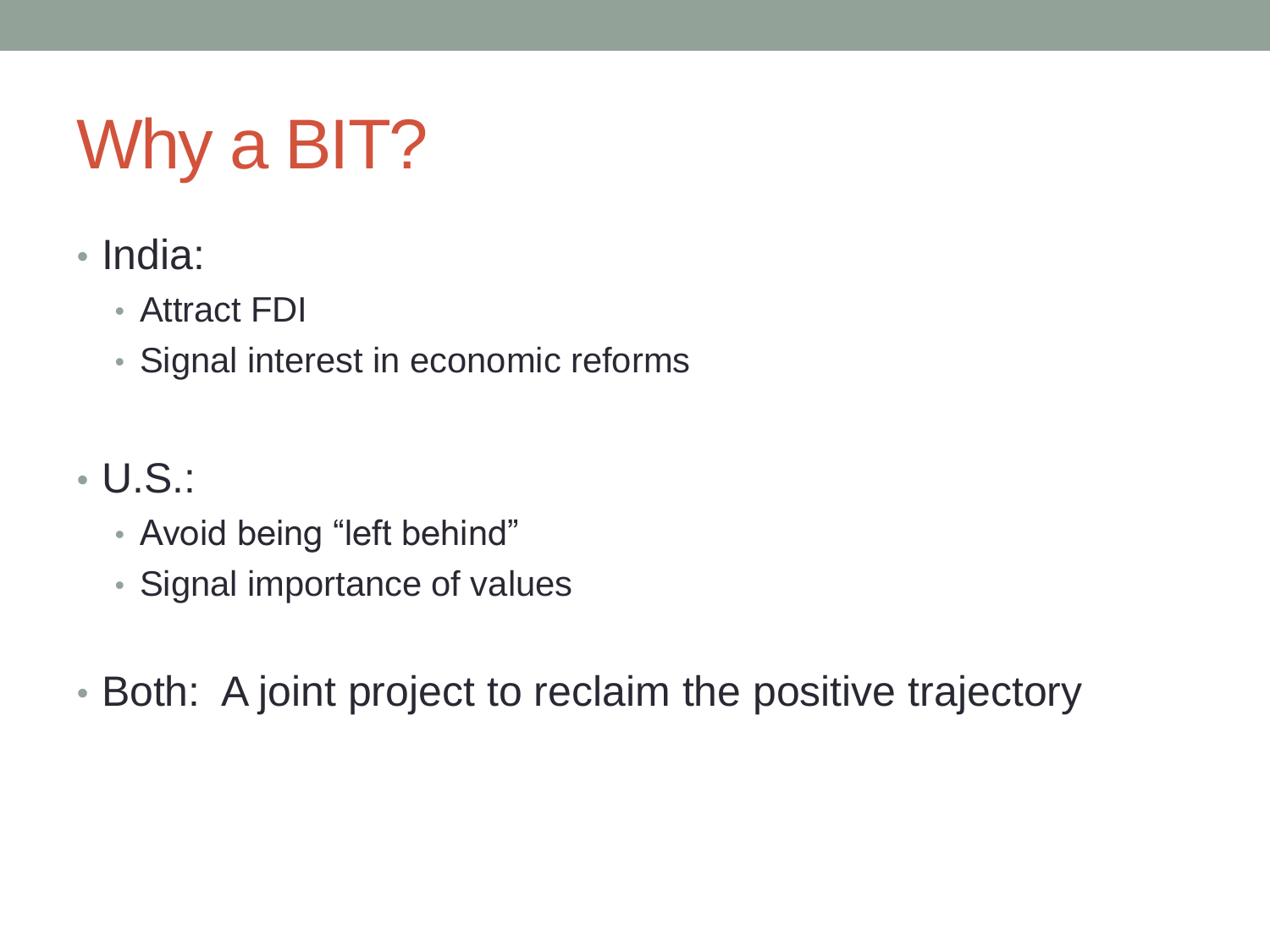## Barriers to Success

- Inertia
- Technical issues
	- Investor-State Arbitration
	- Labor and Environment Standards
	- Performance requirements
	- Pre-establishment treatment
	- Non-conforming measures
- Political risk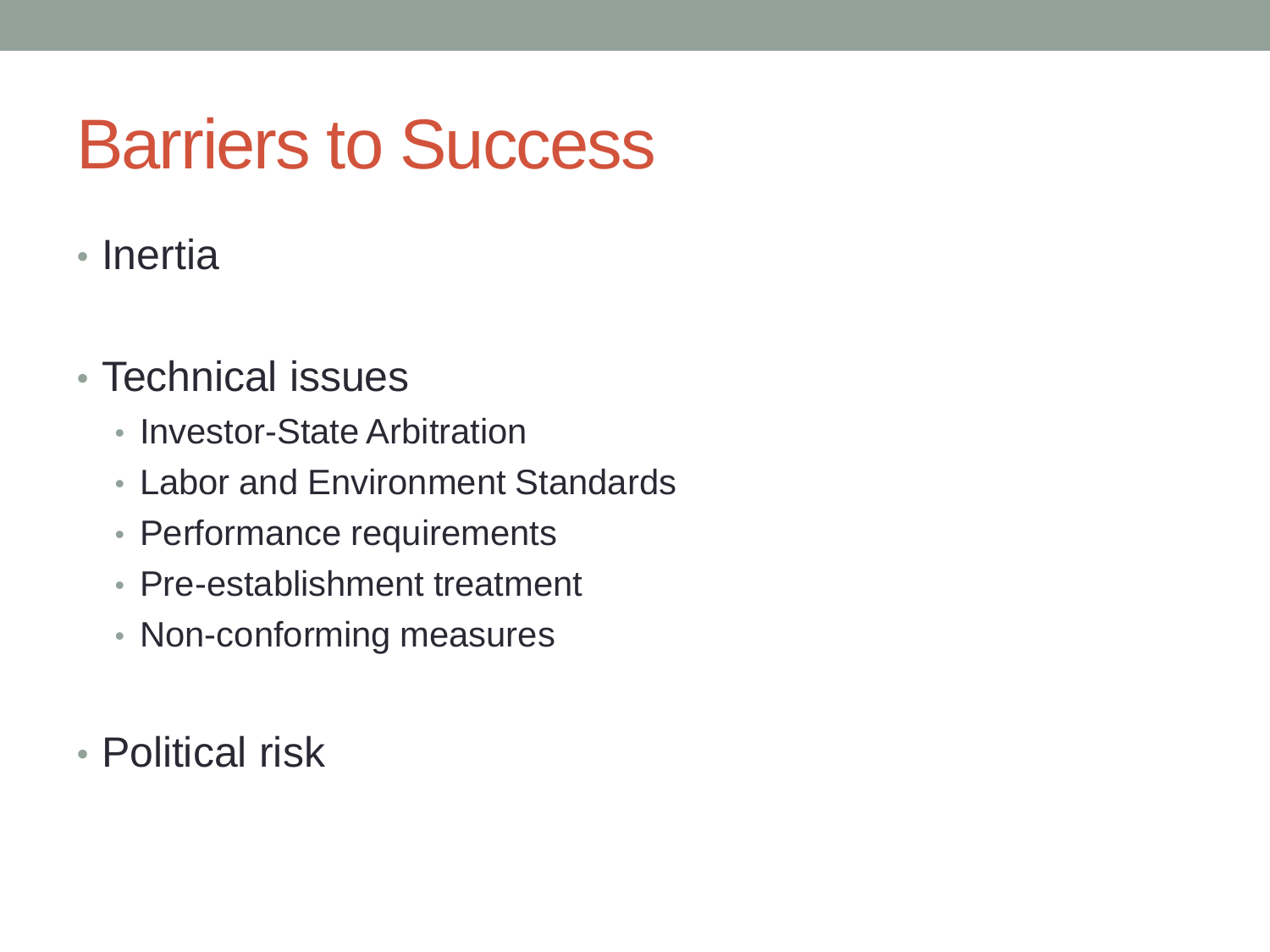### Over-reach

- Negotiators see most issues as surmountable
- But does a successful negotiation mean an implemented treaty?
	- Strong support in the Senate for now.
	- The U.S. has a coalition that will push for this
	- Does India need a coalition? If it doesn't look like a political winner, what happens then?